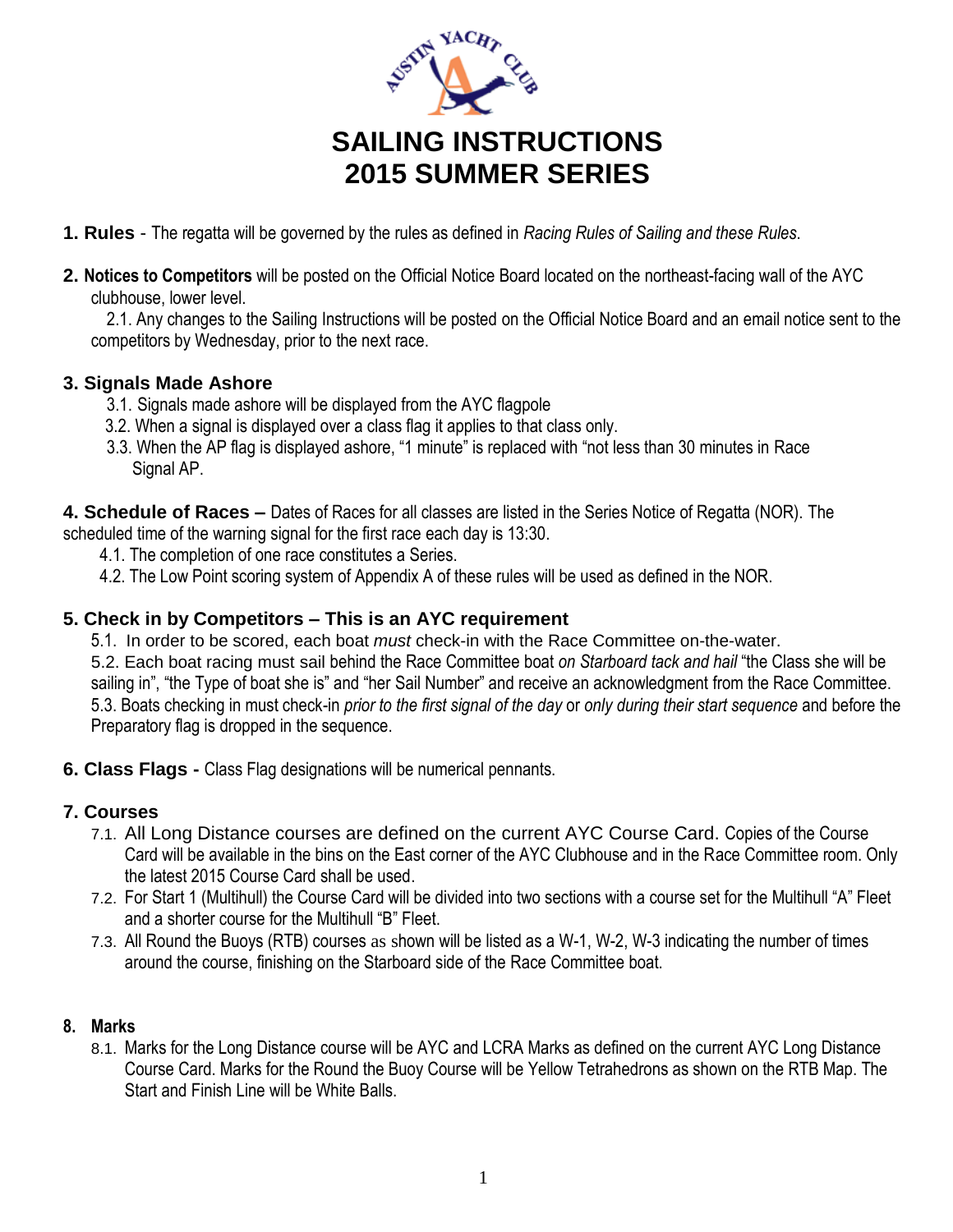#### **9. Time Limits**

- 9.1. For Round-the-Buoys (RTB) courses, the time limit for each race will be one (1) hour for the first boat to sail the course and finish. A boat failing to finish within 30 minutes after the first boat in her class sails the course and finishes will be scored DNF. This modifies rules 35 and A4.
- 9.2. For Long Distance (LD) courses, the time limit for each race will be three (3) hours for the first boat to sail the course and finish. Boats failing to finish within 60 minutes after the first boat in her class sails the course and finished will be scored DNF**.**

#### **10.Obstructions**

- 10.1. The starting area is the area within 100 yards of the starting line; within this area, boats whose warning signal has not been made shall keep clear of the line and of all boats whose warning signal has been made.
- 10.2. After the Start, the Finish Line is an obstruction, except when on the last leg of the course. Boats that sail through this obstruction will immediately be scored points equal to DNF.
- 10.3. A boat may correct any errors to comply with this rule, provided she has not finished. This modifies Rule 28.1.

# **11.The Start**

- 11.1 The Race Committee may alert the first start sequence and second race of the day with a series of short blast (more than 3) at least 1 minute prior to the starting sequence for the first start in that sequence. This modifies RR Appendix "L" 5.2.
- 11.2 The starting line will be between orange line flag on the Race Committee boat and a white buoy on the port end.
- 11.3 The start line for the RTB Race will be a Mid-line course for those races.
- 11.4 The start sequence may be broad cast on the Primary VHF Race Committee Channel 78.
- 11.5 The Starting Signal will be as describe in the Racing Rules of Sailing under Rule 26.

#### **12 Recalls**

- 12.1 The RC will attempt to promptly broadcast the sail number of each recalled boat on the primary VHF channel 78. The following shall NOT be grounds for redress:
	- - 12.1.1 Failure of a boat to receive the recall broadcast.
		- 12.1.2 Failure of the RC to broadcast recall numbers.
		- 12.1.3 A boat's position in the sequence of broadcast numbers.
- 12.2 A class that has a General Recall will go to the end of the starting sequence for its next start.
- **13 Change of Course -** For Long Distance (LD) courses; the Race Committee may not change the direction or length of any leg of the course after the start. This modifies rule 33.

# **14 The Finish**

- 14.1The finish line will be between an orange line flag on the Race Committee boat and a white buoy on the starboard end.
- 14.2 The finish line for a Long Distance Course will be an orange line flag on the Starboard side of the Race Committee Boat and a white ball.
- 14.3 If a Long Distance Course must be shortened, the finish line will be an Orange Flag on a Chase Boat, posted at a mark to be rounded. The Chase boat will set up at a mark on the side that the boats must round. The flags must be posted prior to the first boat of that class, rounding the mark, with one sound signal, posting an "S" Flag, the Orange Line Flag and a course board for the class being shortened.
- 14.4 Classes not being shortened at that mark will return to the original starting area and finish on the Starboard Side of the Race Committee Boat.
- **15. Scoring –** The scoring is defined in the NOR.